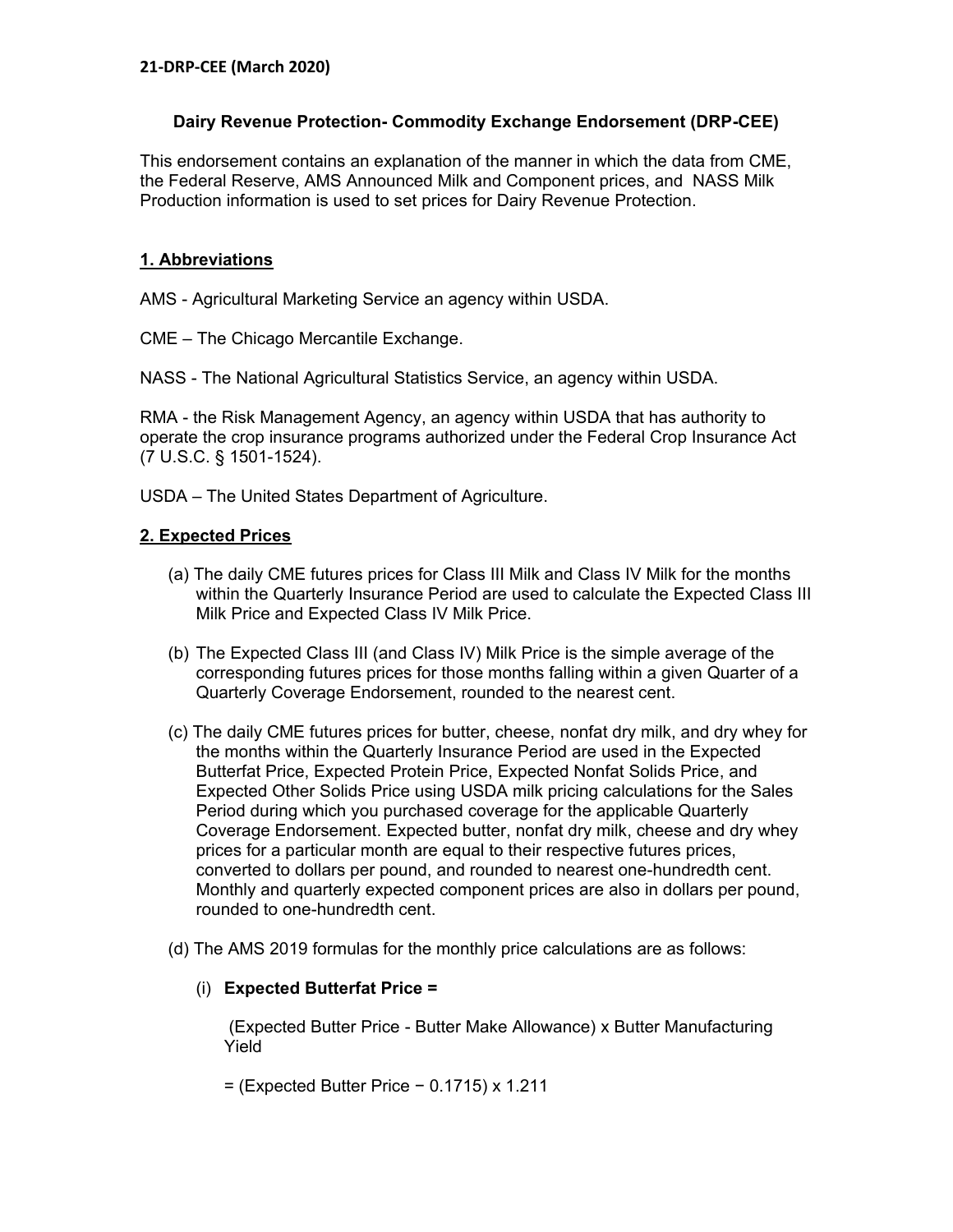## (ii) **Expected Protein Price =**

((Expected Cheese Price - Cheese Make Allowance) x Cheese Manufacturing Yield Casein) + ((((Expected Cheese Price - Cheese Make Allowance) x Cheese Manufacturing Yield Butterfat) – Expected Butterfat Price x Butterfat Retention Rate) x Butterfat-to-Protein Ratio)

 $=$  ((Expected Cheese Price  $-$  0.2003) x 1.383) + ((((Expected Cheese Price  $-$ 0.2003) x 1.572) – Expected Butterfat price x 0.9) x 1.17)

### (iii) **Expected Other Solids Price=**

(Expected Dry Whey Price - Dry Whey Make Allowance) x Dry Whey Manufacturing Yield

= (Expected Dry Whey Price − 0.1991) x 1.03

## (iv) **Expected Nonfat Solids Price =**

**(**Expected Nonfat Dry Milk Price − Nonfat Dry Milk Make Allowance) x Nonfat Dry Milk Manufacturing Yield

- (d) These calculations are performed for the day corresponding to the sales period for every month with a published futures price.
- (e) The final calculated three-month average Expected Butterfat Price, Expected Protein Price, and Expected Other Solids Price, as defined in the Dairy Revenue Protection Policy and above, is the simple average of the calculation results for each month within the Quarterly Insurance Period to which the Quarterly Coverage Endorsement applies.
- (f) The daily futures settlement price is used to determine expected prices for each Sales Period (day) for which Dairy Revenue Protection is offered. The futures prices will be released by RMA daily following the CME release of preliminary settlement prices by no later than 4:30 P.M. CT. or no sales will occur for that Sales Period.

### **3. Actual Prices**

(a) The Actual Class III Milk Price, Actual Class IV Milk Price, Actual Butterfat Price, Actual Protein Price, Actual Nonfat Solids Price, and Actual Other Solids Price will be the simple average of their respective monthly price data collected from the AMS, Market Information Branch, *Announcement of Class and Component Prices* for the months in the Quarter applying to the Quarterly Coverage Endorsement; unless the formulas used in the current version of the *Marketing Order Statistics Price Formulas* report, found at (https://www.ams.usda.gov/resources/price-formulas, change after the Sales Period.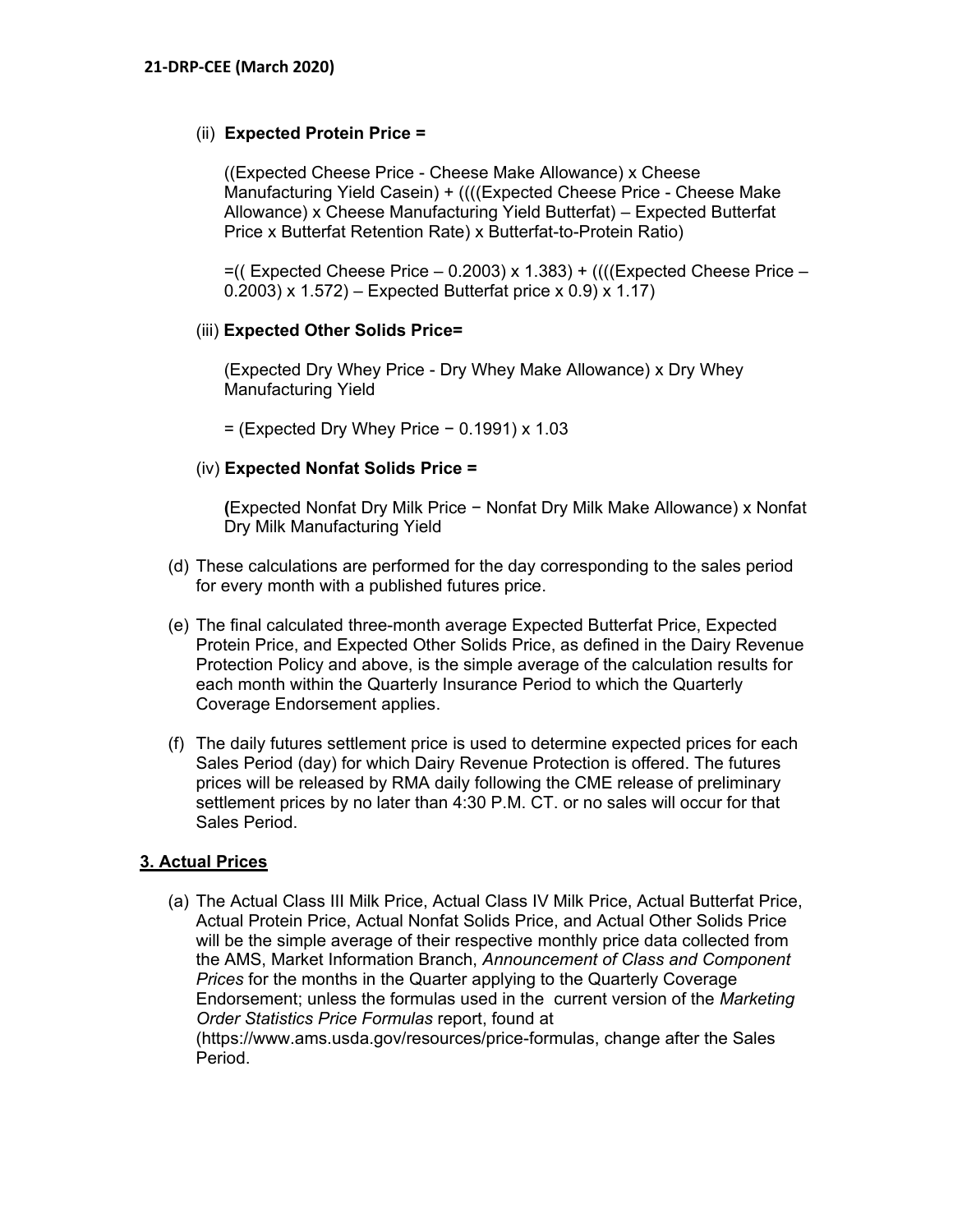- (b) If report formulas change, actual prices will be recalculated by us according to the associated AMS actual prices formulas that were in effect for the Sales Period during which you purchased coverage for the applicable Quarterly Coverage Endorsement.
- (c) The factors for Butter Manufacturing Yield, Nonfat Dry Milk Manufacturing Yield, Dry Whey Manufacturing Yield, Cheese Manufacturing Yield Casein, Cheese Manufacturing Yield Butterfat, Butterfat Retention Rate, Butterfat To Protein Ratio, Butter Make Allowance, Nonfat Dry Milk Make Allowance, Dry Whey Make Allowance, and Cheese Make Allowance are published in the *Marketing Order Statistics Price Formulas* report.
- (d) These components' current values, are defined below in the formulas.
- (e) These factors change infrequently, but in the event they are changed, all policies currently in force will be recalculated based on the factor values on the day for the Sales Period during which you purchased coverage for the applicable Quarterly Coverage Endorsement.
- (f) The Actual Butterfat Price, Actual Protein Price, Actual Other Solids Price, Actual Nonfat Solids Price, Actual Class III Milk Price and Actual Class IV Milk Price monthly price calculation formulas for each month are below, using the current formulas:

## (i) **Actual Butterfat Price =**

(Butter Price - Butter Make Allowance ) x Butter Manufacturing Yield

= (Butter Price – 0.1715) x 1.211

### (ii) **Actual Protein Price =**

= ((Cheese Price - Cheese Make Allowance) x Cheese Manufacturing Yield Casein+ ((((Cheese Price - Cheese Make Allowance) x Cheese Manufacturing Yield Butterfat)) - Butterfat Price x Butterfat Retention Rate) x Butterfat-to-Protein Ratio

=((Cheese Price – 0.2003) x 1.383) + ((((Cheese Price – 0.2003) x 1.572) – Butterfat Price x 0.9) x 1.17)

### (iii) **Actual Other Solids Price =**

(Dry Whey Price - Dry Whey Make Allowance) x Dry Whey Manufacturing Yield

 $=$  (Dry Whey Price  $-$  0.1991) x 1.03

### (iv) **Actual Nonfat Solids Price =**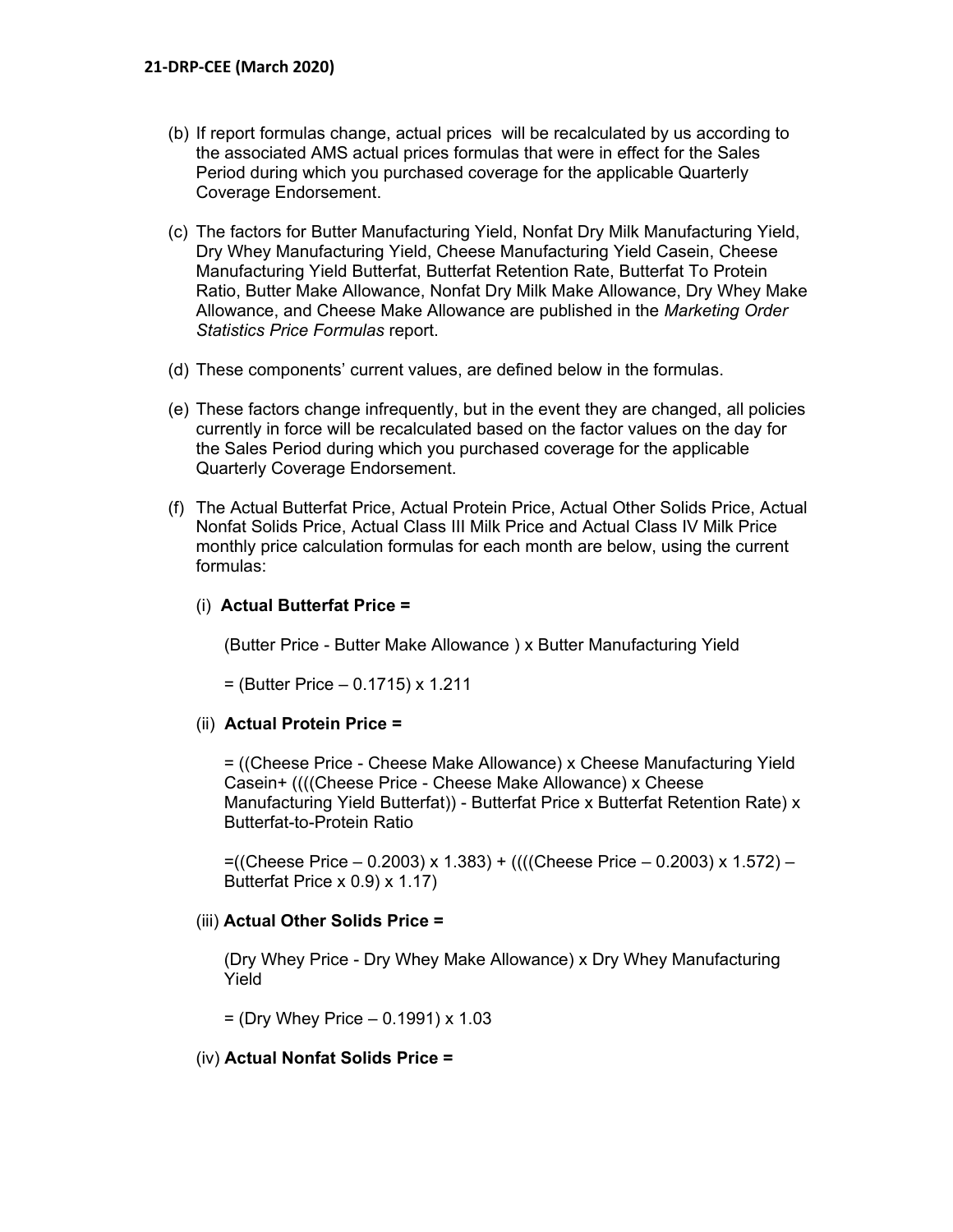(Actual Nonfat Dry Milk Price − Nonfat Dry Milk Make Allowance) x Nonfat Dry Milk Manufacturing Yield

 $=$  (Nonfat Dry Milk Price  $-$  0.1678) x 0.99

### (v) **Actual Class III Milk Price =**

(Class III Skim Milk Price x 0.965) + (Actual Butterfat Price x 3.5)

Class III Skim Milk Price = (Actual Protein Price x 3.1) + (Actual Other Solids Price x 5.9)

### (vi) **Actual Class IV Milk Price =**

(Class IV Skim Milk Price x 0.965) + (Actual Butterfat Price x 3.5)

Class IV Skim Milk Price = Actual Nonfat Solids Price x 9

- (g) These calculations are performed for every month applying to the Quarter of the Quarterly Coverage Endorsement.
- (h) The final calculated three-month average Actual Butterfat Price, Actual Protein Price, Actual Other Solids Price, Actual Nonfat Solids Price, Actual Class III Milk Price and Actual Class IV Milk Price, as defined in the Dairy Revenue Protection Policy and above, will be the simple average of the calculation results for each month within the Quarterly Insurance Period to which the Quarterly Coverage Endorsement applies.
- (i) Actual prices will generally be released at the same time as the Actual Milk Production per Cow, three to four weeks after the end of the Insurance Period.

### **4. Futures Options Prices and Volatilities**

- (a) CME dairy related futures-options are used to infer implied volatilities to calibrate premium rates.
- (b) Interest rates from the Federal Reserve H.15 publication are used to establish the implied volatilities.

### **5. Actual and Expected Milk Production per Cow**

- (a) The Actual Milk Production per Cow for each base state is calculated as the ratio of quarterly milk production to quarterly milk cows as published in the NASS *Milk Production* report for the Insurance Period. The Actual Milk Production per Cow will generally be available three to four weeks after the end of the Insurance Period.
- (b) Unless otherwise specified, your Actual Milk Production per Cow in your Pooled Production Region will be equal to the Actual Milk Production per Cow as shown in the RMA-published Actuarial Documents in your State.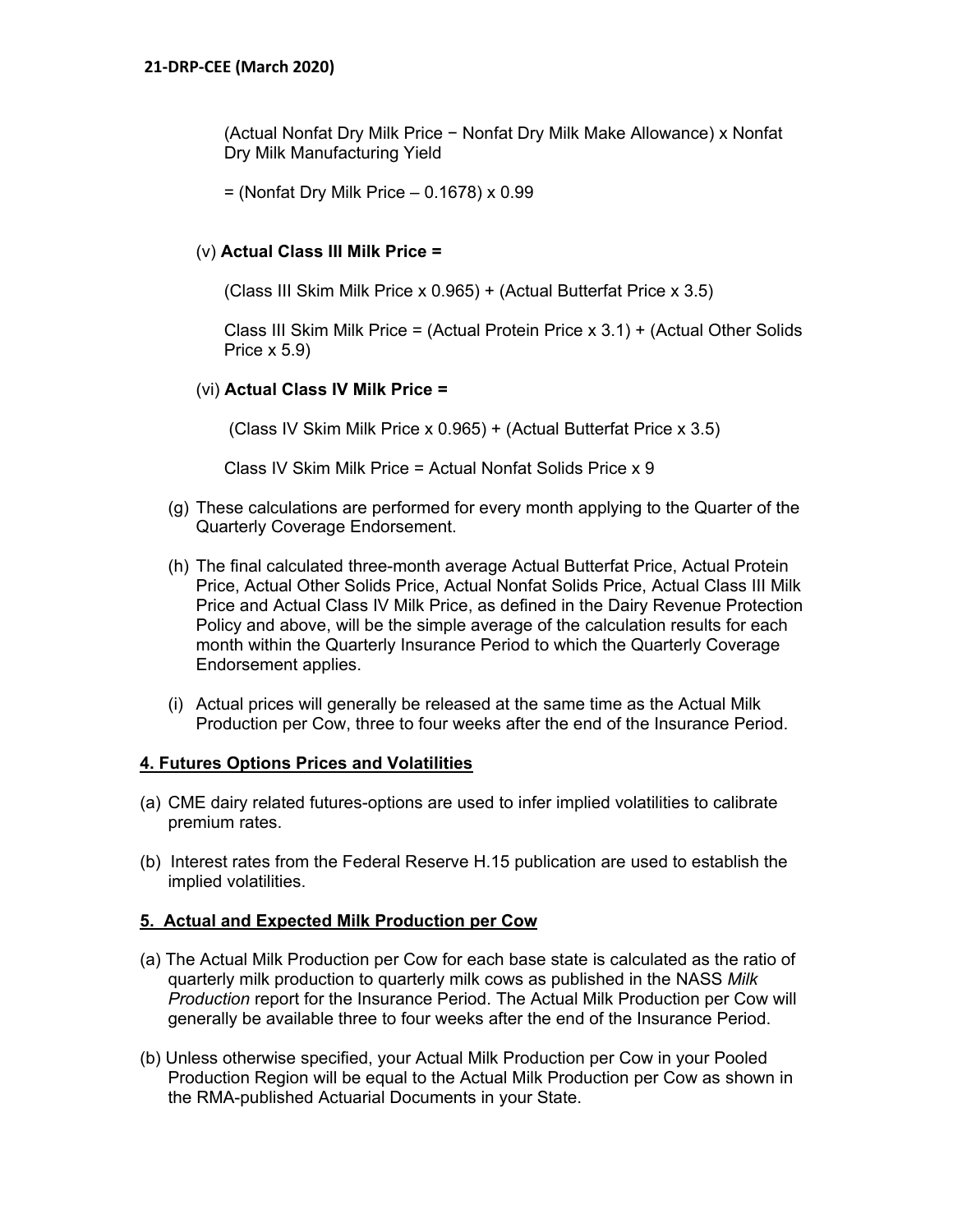- (c) For States grouped into a Pooled Production Region, the sum of the values for the states in the pool is used in those respective grouped States calculations.
- (d) Expected Milk Production per Cow for each Pooled Production Region is determined by RMA and published quarterly, by state, in the Dairy Revenue Protection Actuarial Documents.

#### **6. Pooled Production Regions**

- (a) The 23 milk production states listed below will use the NASS-published production and milk yields for the state.
- (b) In the table below, these are identified by the word "State" in the Region Group column.
- (c) States not in the 23 milk producing states listed below are pooled into regions for the purposes of determining state level production and milk yields.
- (d) The following table lists each state and whether or not a state is pooled with other states in a production region.

| <b>State</b>         | <b>Region Group</b> | <b>Pooled Region</b> | Pooled Region # |
|----------------------|---------------------|----------------------|-----------------|
| Alabama              | Group               | Southeast            | 3               |
| Alaska               | Group               | Pacific              | 8               |
| Arizona              | <b>State</b>        | Mountain             | 5               |
| Arkansas             | Group               | Southeast            | 3               |
| California           | <b>State</b>        | Pacific              | 8               |
| Colorado             | <b>State</b>        | Mountain             | $\overline{5}$  |
| Connecticut          | Group               | Northeast            | 6               |
| Delaware             | Group               | Northeast            | 6               |
| Florida              | <b>State</b>        | Southeast            | 3               |
| Georgia              | Group               | Southeast            | $\overline{3}$  |
| Hawaii               | Group               | Pacific              | 8               |
| Idaho                | <b>State</b>        | Mountain             | 5               |
| <b>Illinois</b>      | <b>State</b>        | Corn Belt            | $\overline{2}$  |
| Indiana              | <b>State</b>        | Corn Belt            | $\overline{2}$  |
| lowa                 | <b>State</b>        | Corn Belt            | $\overline{2}$  |
| Kansas               | <b>State</b>        | Northern Plains      | $\overline{7}$  |
| Kentucky             | Group               | Appalachian          | 1               |
| Louisiana            | Group               | Southeast            | 3               |
| Maine                | Group               | <b>Northeast</b>     | 6               |
| Maryland             | Group               | <b>Northeast</b>     | 6               |
| <b>Massachusetts</b> | Group               | Northeast            | 6               |
| Michigan             | <b>State</b>        | <b>Lake States</b>   | 4               |
| Minnesota            | <b>State</b>        | <b>Lake States</b>   | 4               |
| Mississippi          | Group               | Southeast            | 3               |
| Missouri             | Group               | Corn Belt            | $\overline{2}$  |
| Montana              | Group               | Mountain             | $\overline{5}$  |